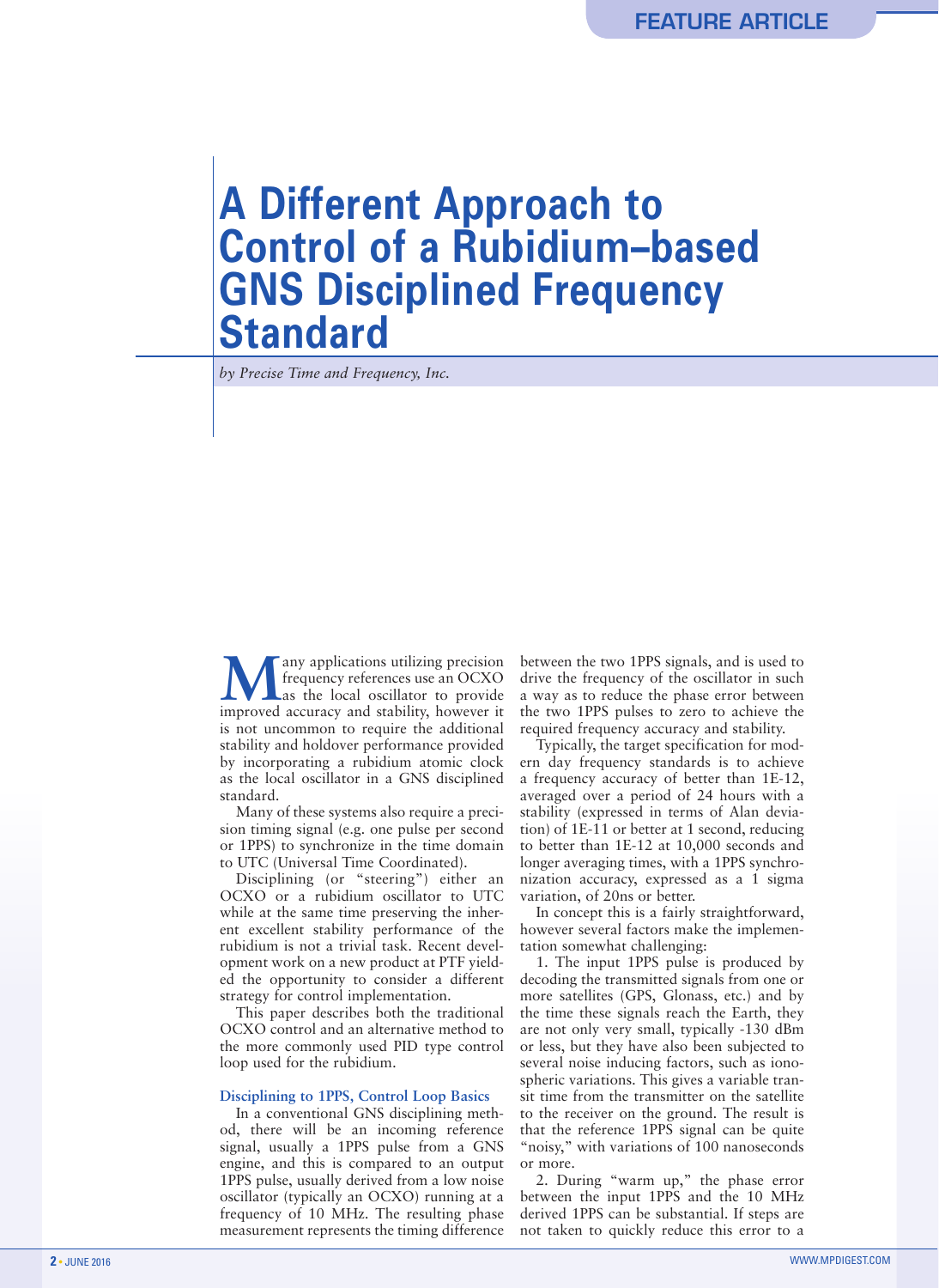manageable amount, the time to synch the two signals would be unacceptable (possibly many hours).

3. There are conflicting requirements between obtaining an accurate and stable 10 MHz frequency reference as quickly as possible, while at the same time eliminating the output 1PPS offset by adjusting the 10 MHz reference frequency.

To reduce the impact of factor 1 (inherent noise in the GNS signal), a technique of input filtering is employed to reduce the noise of the signal going into our control equation. In addition, the objective is to average the input signal over as long a period as possible to again reduce the inherent noise. In practice, the maximum averaging time for an OCXO based reference is around 100 seconds, before the aging of the OCXO becomes significant, whereas for a rubidium standard the averaging time can extend out to 0.5 days or longer; see the explanation below.

The impact of factor 2 is almost in contradiction to factor 1. In order to deal with rapidly changing frequency/phase offsets during a warm up period, it is necessary to control the local oscillator in a shorter time frame, thus minimizing the accumulated offsets.

Finally, for factor 3, the slower and smaller the changes applied, the better will be the accuracy/stability characteristic (up until reaching the limit imposed by local oscillator aging).

The end result of these considerations is that the ideal solution to providing an optimized performance is to have a control loop that adapts to the different situations and provides the necessary control accordingly. In practice, it has been found that this is best implemented with a 3 stage control, going from a fast loop (at warm up), and using a medium loop to transition from warm up, to a slow loop for steady state operation.

Quantifying the parameters is dependent upon the specific characteristics of the components used, but as a guide, the derivation of typical values is shown below:

#### **OCXO Parameters**

Typical OCXO aging = 1 E -9/day therefore in 100 seconds

typical aging =  $(1 E - 9 / 86,400) \times 100$  $= 1 E - 9 / 864 = 1.1574 E - 12$ 

If the control loop time constant is too long, the oscillator aging will take the frequency outside of the target range of  $<$ 1E-12.

A typical OCXO will have a control voltage input allowing adjustment of the oscillator frequency over a limited range, typically allowing offsets of around +/- 1E-7 for an input voltage of +/- 5V.

A frequency change of 1E-7 on 10 MHz represents 1Hz. In other words, the maximum electrical tuning range of the oscillator is  $+/-$  1Hz.

If a 24 bit digital to analog converter is used to drive the control voltage each step represents:

 $1\text{Hz}/2$ ^23= $1/8,388,608$ 

0.00000011920928955078125 ~ 1.2 E-7 Hz

this represents a (minimum) "fractional frequency" offset change (df/F), or resolution, of approximately

1.2 E-7/1E7 = 1.2 E-14

These numbers are important, given the target for most precision frequency references to provide a frequency accuracy of better than 1E-12 over a 24 hour period. The resolution of the control at around 100 times the required accuracy therefore gives a good chance of achieving the requirement.

#### **Rubidium**

Most rubidium standards are designed as stand-alone precision frequency references, many with the built-in capability to be disciplined to an external one pulse per second (1PPS) pulse typically derived from a GNS or other reference.

While this is ideal for straightforward frequency reference applications, a somewhat more sophisticated approach is necessary if the rubidium module is to be integrated into a more feature rich frequency and time standard.

In this case, it is more convenient and flexible to externally derive and control the output 1PPS signal from the generated 10 MHz reference provided by the rubidium module. During the warm up phase, the rubidium output frequency may have a relatively high fractional frequency error (5E-8 during the first few minutes). This offset translates into a phase change of around 50 nanoseconds per second, which quickly adds up.

Once initial lock has been achieved however, after approximately 5 minutes, the rubidium output frequency will typically be within 5E-10, or a phase change rate of around 0.5 nanoseconds per second. At this point therefore, most control implementations include a technique whereby the 1PPS signal is "jam synched"\*see note 1 to align the rubidium derived 1PPS with the external (e.g. GPS) 1PPS.

#### **Rubidium Control Philosophy**

The different approach to control of a rubidium standard outlined in this paper is intended to take maximum advantage of the extensive development effort already expended on producing a highly stable stand–alone atomic frequency reference, while implementing the additional requirements demanded by a precision time and frequency reference standard disciplined to an even more accurate (in the long term several days/weeks) reference source such as GPS.

Once again, it is convenient to utilize a control loop that adapts to the rate of change of the frequency offset, implemented in three basic stages; fast, medium, and slow.

In this case however, the control is implemented via a digital (RS232) command, instead of an analog voltage level. Most rubidium standards provide for a digital control input. The module used in this discussion allowing for incremental control changes to the frequency offset (i.e. resolution) of the order of 5E-13.

This is very adequate for the initial fast control loop, where the objective is to control the rubidium frequency offset to within around 5E-12 while maintaining the 1PPS phase error to around 200 nanoseconds or less. After a warm up period, usually less than 30 minutes, the rubidium output frequency stabilizes, reducing the amplitude necessary control adjustments.

For those that are interested, this control can be implemented as a classic Proportional–Integra–Derivative (PID) control with a loop bandwidth of around 2 milli Hz, i.e. time constant of 1/1E-3 = 1000 seconds.

The control equation is shown below:

 $CV = (k1 \times Current Phase Error) - (k2 \times$ last Phase Error) + (k3 x last CV);

Where:

 $CV = control value$ 

Phase Error = Error in nanoseconds between 1PPS derived from the rubidium 10 MHz and the external 1PPS

k1, k2, and k3 are the difference equation coefficients

where  $\tau$  is the sample time :

$$
k1 = \frac{(2 \tau_z + 1) - \alpha}{(2 \tau_p + 1)}
$$

$$
k2 = \frac{(2 \tau_z - 1) \cdot \alpha}{(2 \tau_p + 1)}
$$

$$
k3 = \frac{2 \cdot \tau_p - 1}{2 \cdot \tau_p + 1}
$$

Once the rubidium module has stabilized, the frequency offset of the output remains very constant for long periods of time, with a typical aging rate of around 1.7 E-12 per day. The objective of the control loop at this point is twofold;

1. Adjust the frequency offset to bring the frequency to within <1E-12

2. Minimize the phase error between the 10 MHz d erived 1PPS and UTC

To obtain the best possible performance from the rubidium module, it is advisable to make the fewest adjustments necessary to satisfy the above two requirements as the long term target frequency is less than the inherent short term noise in the process. In order to achieve this, a different strategy is employed for the medium and slow control loops.

Rather than adjusting the module on a second by second basis, the 1PPS error (between 10 MHz derived PPS and GPS derived PPS) is measured and stored each second. At the end of a time period which